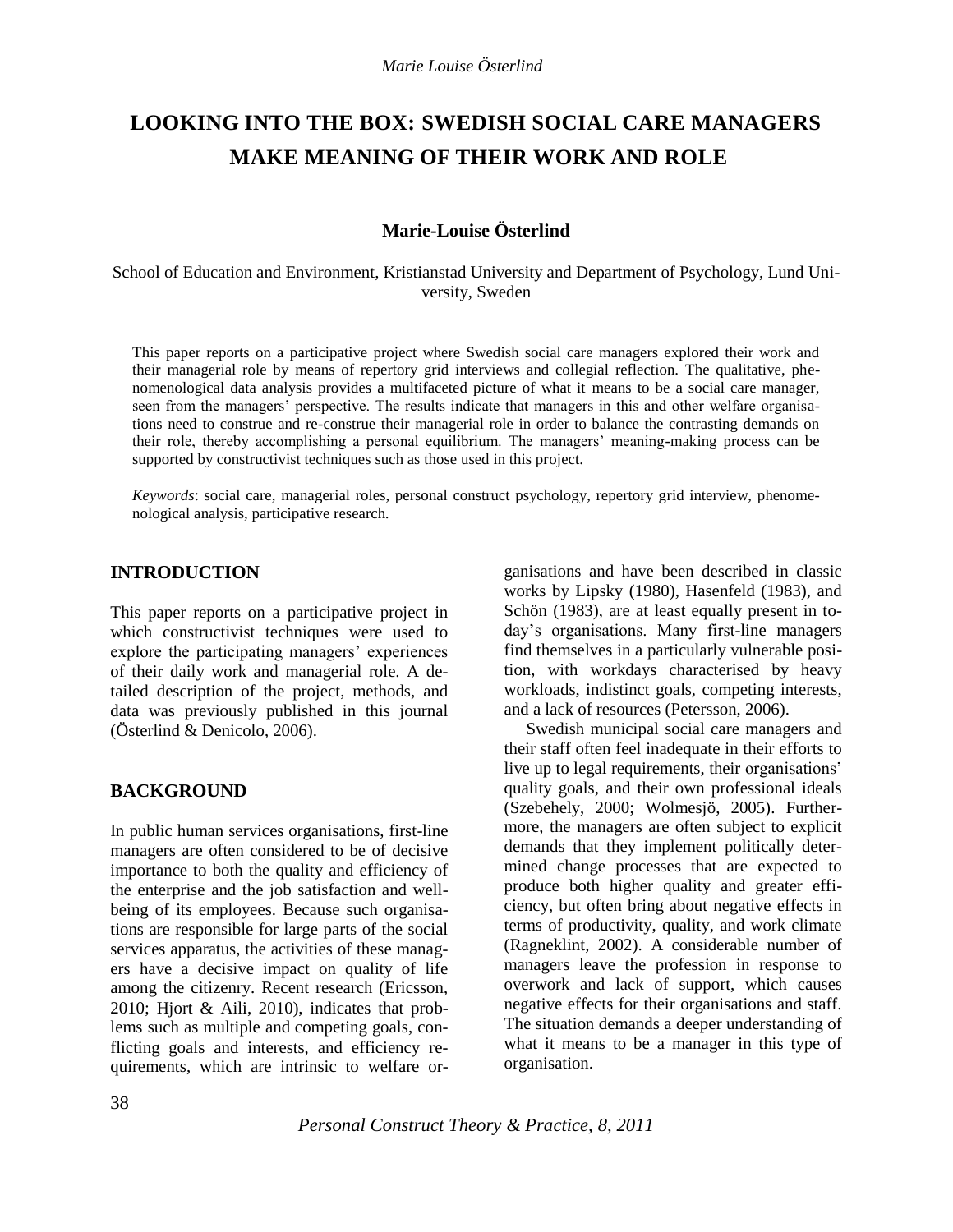## **THE LEADERSHIP PROJECT**

The Leadership Project aimed to contribute to new academic knowledge about what it means to be a manager in a Swedish municipal care organisation, as viewed from the managers' perspective, in a process which would sustain the development of leadership and praxis.

The project was initiated by participating managers (nine women and two men) who experienced a difficult work situation and therefore sought an opportunity to explore their situation and their role. The managers, who contributed to the design of the project as well as sharing their views within it, were all members of one managerial group. They were in charge of the activities (aged care residence and home care service, or support and service to persons with certain functional impairments) and comprised the staff in their respective area. All managers had a university degree in social care, nursing, or personnel management. Their periods of service within the organisation and in leading positions varied considerably. The organisation had a high manager turnover. Two managers left their positions, and two new managers were recruited during the project.

The organisation had recently undergone a comprehensive, politically driven change process, which aimed for improved economic efficiency and service quality. In this process a new vision – *The right quality in every meeting* [interaction between staff and care recipient] – and a new quality management system were introduced. New managerial positions replaced previous levels, and "old" managers aspiring for a 'new' position had to apply for these in competition. The appointed managers were given responsibility over an increased number of staff [50–70 staff members] as well as 'new' professional groups such as nurses, physiotherapists, and occupational therapists.

## **Methodology and method**

The foundational precept of the project was that the individual"s constructions of social reality orientate and mediate individual action (Kelly, 1955). The participatory research approach (Heron & Reason, 2001) that was developed during the project proposed to support a scientific way of knowledge creation, where the process, the personal growth of the participating managers, and the development of praxis, understood as the combination of 'theory' and 'praxis' that underpin the notion of the "reflective practitioner" (Schön, 1983), were considered as valuable as the results, that is, the generation of new general knowledge and theory.

#### *Procedure – repertory grid interviews and group reflection*

Repertory grid interviews (Kelly, 1955) facilitate the exploration of how individuals and groups organise and interpret aspects of their experiences through a process which engages the participants in a reflective process (Fransella, 2005). A combination of repertory grid interviews and group reflection was considered suitable for the dual purpose of (1) acquiring new scientific knowledge about the participating managers' perceptions of their daily work and their roles as managers, and (2) contributing to the professional growth and advancement of the participating managers.

## *Repertory grid interviews*

The theme of the interviews was *My tasks and responsibilities as a manager.* The interviews took place in the manager"s workplace and were recorded on audiotape. The process was sustained by computer analysis software (Rep Grid II), and encompassed the following steps:

1. Identification and listing of tasks and assignments performed (elements).

2. Reflection on similarities and differences (construct poles) between triads of tasks addressing the questions: *What do these tasks mean to you? Which aspects can illuminate your tasks and your managerial role?*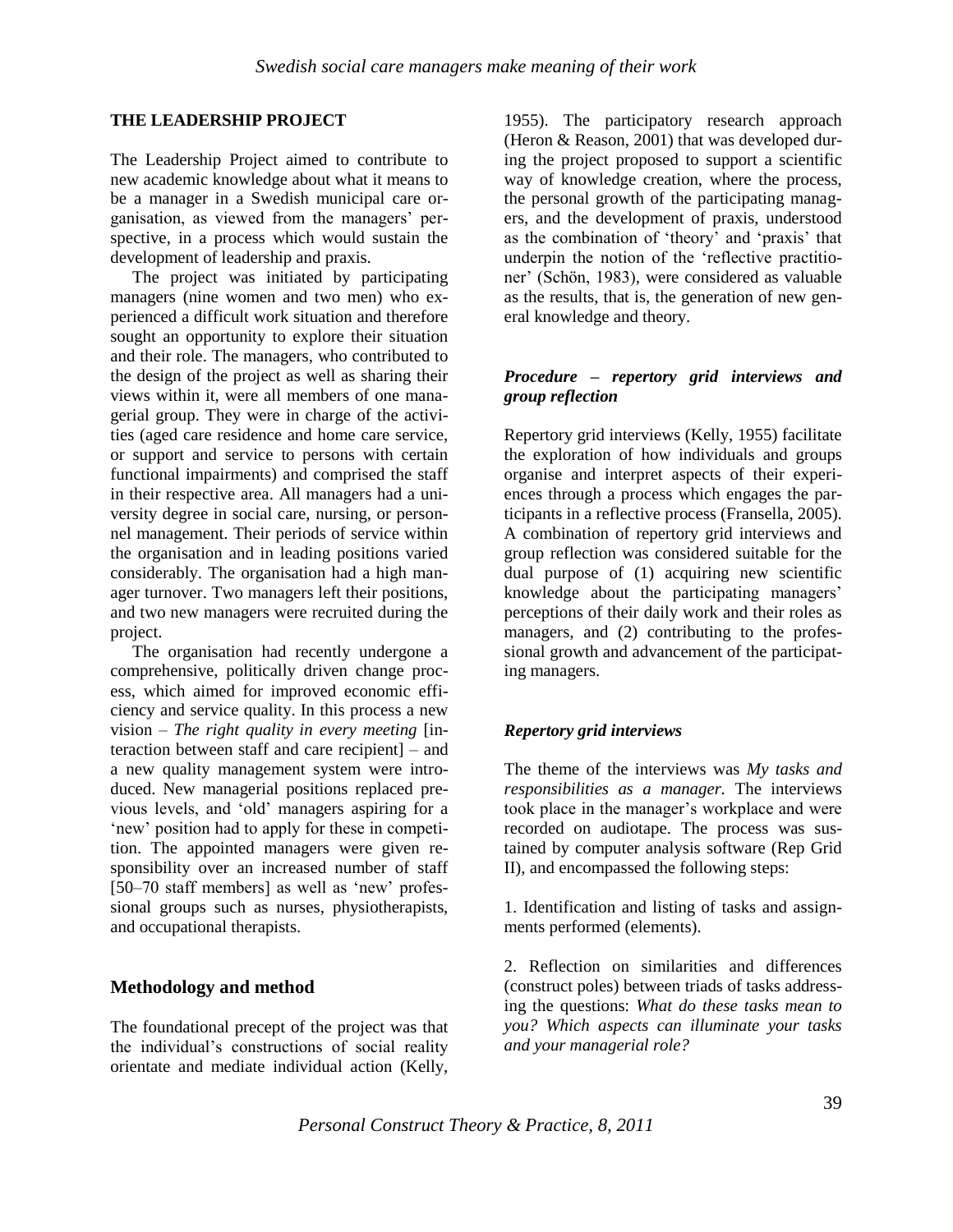3. Sorting of remaining tasks on a range between the two construct poles generated in step 2.

4. Conclusion of each interview by a short feedback and discussion of the graphical representations of the manager"s grid as generated by the programme, in order to validate and amplify the results, as suggested by Smith (1995).

## *Group reflection*

The results from the first analysis of the interview data were presented and discussed at a group session, allowing for feedback and comments from the managers and a validation of the results on the group level. This session relatively soon transitioned into a further exploration of the managerial role which provided unexpectedly useful information. It also provided a gateway to the second part of the project, in which the managers deepened and developed the investigations of their own work situation and role through a collegial meaning-creation process (Österlind, submitted).

## **Analysis**

The data consist of (1) verbatim transcriptions of the recordings from the interviews and the group session and (2) the managers' individual grids [i.e. the graphical representations of the managers" listings and comparisons of their tasks generated by the computer program]. For a detailed description, see Österlind & Denicolo (2006).

The data analysis was performed in the following steps:

- 1. Qualitative content analysis of the managers" grids in order to obtain an overview of the tasks performed by the managers, how these were construed and related to each other and to the managerial role.
- 2. Qualitative content analysis of the interview transcripts providing additional information from the interviews which did not appear in

the grids.

At this stage, the results from steps 1 and 2 were reported and discussed at the group session.

3. Qualitative content analysis of the transcript from the group session.

Although the results from steps 1, 2, and 3 provided useful information on the managers" work situation, a deeper understanding of what it means to be a manager in this type of organisation was still lacking. Therefore a qualitative phenomenological analysis of the transcripts from the interviews and the group session was performed.

- 4. This analysis, based on principles formulated by Giorgi (2009) and Langdridge (2007), comprised several readings and re-readings of the transcripts in accordance with the idea of the hermeneutic circle, that an understanding of the parts requires an understanding of the whole and vice versa (Gadamer, 1997). The analysis was performed in the following order: (a) Re-reading of the transcripts to obtain an overview of the material; (b) Division of the text into meaning units; (c) Condensation of the meaning units into concise formulations by omitting "superfluous" words; (d) Identification and selection of cores of significance focusing meanings, modes, and aspects.
- 5. The analysis revealed two constructs [the *face*  and the *box*] that illuminated the essence of the managerial position and role. The *face*construct appeared in an interview where the participating manager who used *faces* as a synonym for the *different roles* his tasks and responsibilities induced him to play*.* The *box*construct appeared and was elaborated at the group session. These elaborations encompassed the managerial role as: (I) a *framework for what happens*, which they were expected to both *stay within* and *hold together* and (II) a portable storage compartment for their job duties [*a case with a handle*, a *beauty box*, and a *toolbox*]. The statements also included wishes for support, development, and change expressed in terms of *keeping a ladder or lift in*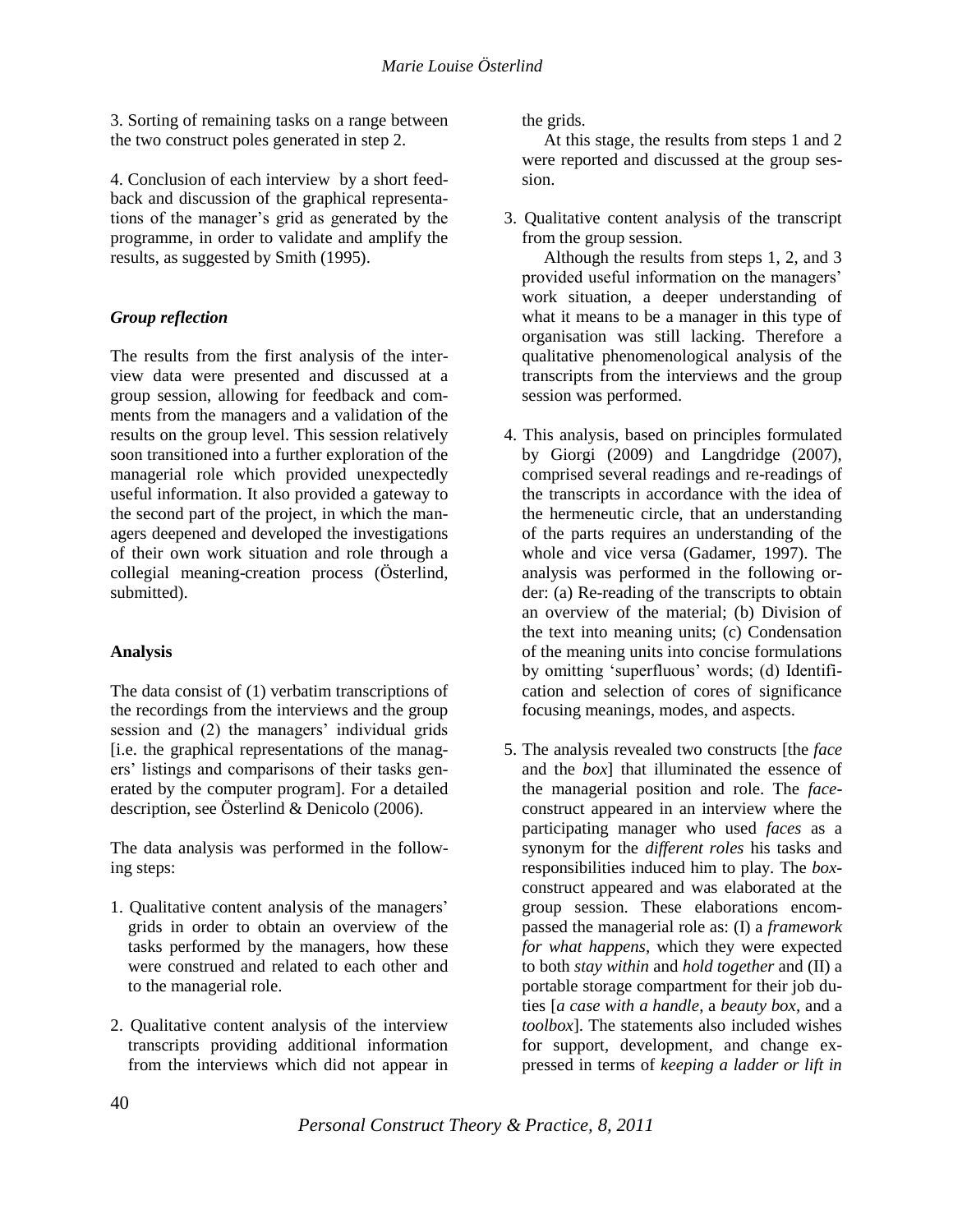*the box, in order to be able to get out of the ditch* [when losing oversight and control over the job situation]; *getting help in looking at what was in the box; cleaning out the box* or even *discarding the box and getting a new one*.

- 6. In the further analysis, these constructs were used as analytical tools to achieve a deeper understanding of the managers' work situation and professional role.
- 7. The results from this analysis were arranged in eloquent themes in order to illuminate the findings. The designations, inspired by the stated constructs, were chosen with the purpose of enhancing the comprehension of the complexity of the managers' work situation and role. The results are interspersed with italicised quotes from the managers' statements.
- 8. In conclusion, the themes were related to earlier research and theories attempting to attain wider commonality and to generate hypotheses and theory. The outcomes of this process are presented in the final part of this paper where the results are interleaved with earlier research to form a broader frame of reference.

#### **THE MANY FACETS OF SOCIAL CARE MANAGEMENT**

The managers had a complex and often very demanding (but also stimulating) work situation that was characterised by a large number of varied job tasks and a multi-faceted managerial role involving extensive responsibility for the operations, staff, and finances. Their workdays involved parallel multitasking, intermittent work interruptions, a lack of time, and problems in setting limits on their own work. The scarcity of resources often made it difficult for the managers to live up to their own level of aspiration, to the administrative management's demands, and to legal requirements.

## **A large and varied work content**

During the interviews the managers generated a very large and varied number of job "elements" which, based on the managers' constructs, could be divided into two main groups: stimulating and demanding managerial tasks and boring routine tasks that took time away [from their managerial tasks].

The bulk of the managers' job tasks were construed as *consistent with their educational background and managerial position*, and of such a nature that they *had to be performed by the managers*. These tasks were related to the managers' three main areas of responsibility: (I) operations, (II) staff and (III) finances. They were construed as *varied*, *fun*, *stimulating*, *interesting*, *exciting, enterprising, creative*, and also as *challenging* and *uncertain with regard to the future*. They *required reflection* and *were demanding on the manager as a person*. Tasks that *had to do with people* required both *heart*, i.e., commitment and empathy, and *brains*, i.e., knowledge of personnel administration and labour law regulations, and of the laws that regulate the rights of the care recipients and the obligations of the municipalities. In most cases, the managers were required to *make assessments* and prioritise in terms of what could be accomplished within the framework of the applicable guidelines and budgetary framework.

The managers also performed job tasks that were construed as *not being consistent with their educational background and managerial position*. These tasks were related to administration, information, and management of buildings/premises. They were construed as *unchallenging*, *less interesting and boring, concrete and practical*, *easy routine work* that *can be performed by or in cooperation with someone other than the manager*. These *tasks* were often considered to *prioritise themselves* and thus also to *take time away* from the *demanding* and *stimulating* managerial tasks.

The issue of whether or not to delegate these time-consuming tasks often became a topic of deliberation with regard to budget restrictions, staff working conditions, and quality of the services performed. While some managers at-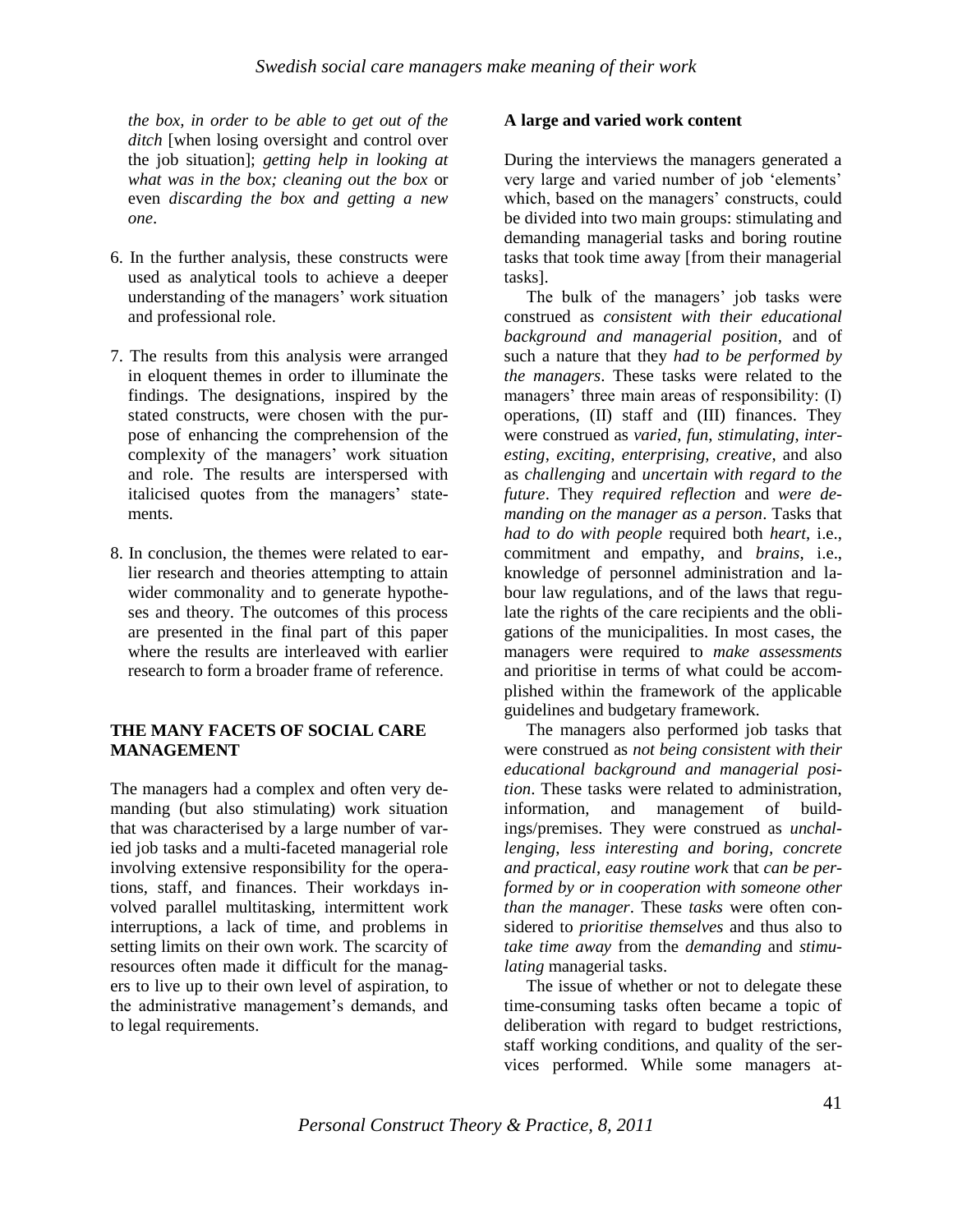tempted to solve this apparently impossible equation by trying to get the staff to take on additional job tasks within the limited time frame, many managers performed the tasks themselves in order to avoid further burdening a staff that were already pressed for time by adding new tasks within an unaltered timeframe. In some cases, it was considered inefficient to delegate a task, since delegation initially takes more time than it frees up. Some managers also performed routine tasks because it provided much-needed breathing room and time to ponder over difficulties.

The managers' personal strategies for balancing their heavy workloads against demands that they be available to their staff and colleagues included *creating personal routines* such as *setting aside the first hour at work for being available for the staff* and establishing readiness to cope with the emergency situations that tended to crop up by *making sure to have open time in the calendar*. Some strategies such as *avoiding taking extended leaves of absence* so that tasks do not pile up too high and *taking work that require concentration home* in order to work on it undisturbed, could affect their private lives.

# **A vague action frame of reference**

The managers" position of *team manager* was introduced in the recently completed organisational overhaul. The position was construed as a *qualitatively different way of leading and organising the operations*, in which *a sense of "we"*, *participation* and *cooperation* between individual employees and between different professional categories was emphasised and granted special status, in contrast to the earlier "supervisor" position, which was associated with the previous *rules-based management*. The senior management"s intentions with the re-organisation were perceived as unclear, and the new managerial position was found to be *vague and in need of definition*. A number of managers sought clarification from the management regarding their areas of responsibility and their roles. Newly appointed managers in particular expressed concerns about not knowing all that was

expected of them and often advocated direct job descriptions. The lack of clarity regarding the position was considered to cause heavier workloads, role conflicts, and stress.

## **Faces portraying the complex managerial role**

The commonality of the managers' construal of their professional role may be depicted by six *faces*, which portray qualitatively different role aspects. Each manager embraced these faces to a varying extent, as described in this section.

*The self-employed* portrays the manager as a pressed-for-time multitasker with a large and varied number of tasks of various degrees of difficulty, who often works considerably more than 40 hours a week and is available by mobile phone 24/7/365. The self-employed has little opportunity to delegate job tasks, and rarely if ever has anyone to go in and handle the manager"s tasks when he/she is ill or absent from the workplace for some other reason. Absences lead to accumulations of routine tasks that are found to be stressful and can negatively impact opportunities to handle higher-level tasks. The situation can be perceived as highly stressful in connection with extended absences, such as summer holidays. The self-employed has the feeling of being ruled by the managerial job duties, a feeling that is unsatisfying and stressful.

*The communication manager* portrays a manager who sits like the *spider in the web* and guides the flow of information to and from the organisation, and who has an extensive obligation to provide information and report upward within the organisation. The role encompasses being a *way station* that forwards incoming telephone calls to the right person within the organisation, and a *pilot and guide* within the municipal care service for citizens who find the administrative organisation to be impenetrable. This manager *collaborates* and *cooperates* with professional groups within the organisation, with representatives from other caregivers, and with the relatives of the care recipients, and spends a considerable time in meetings, training sessions, etc. Because this manager strives to live up to the demands of the management and staff in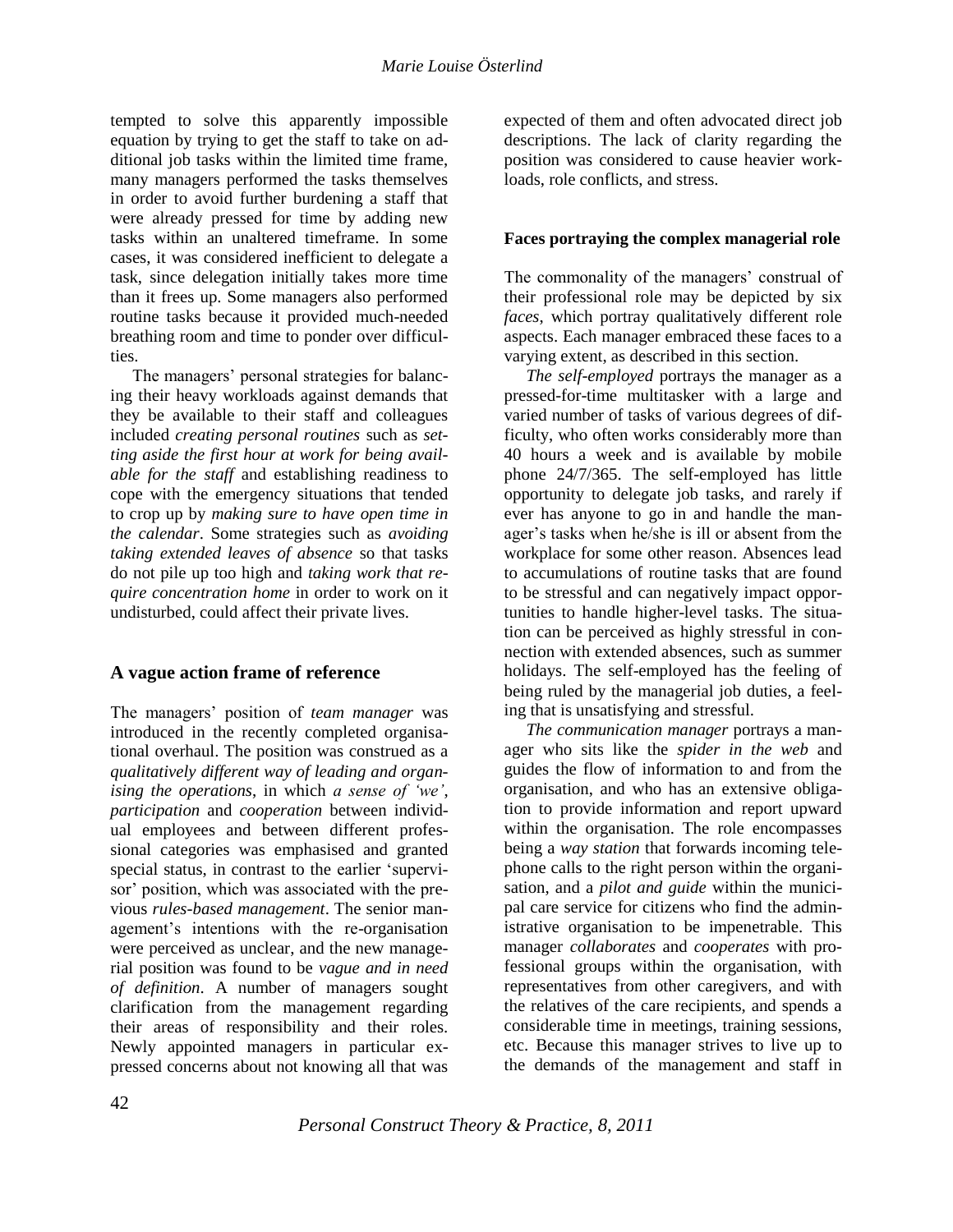terms of being an accessible and available manager, the office door is always open, the telephones are on, and the e-mail programme is up and running whenever the manager is in the office. This leads to numerous intermittent and stressful interruptions that negatively affect the opportunities to perform tasks that require reflection and concentration.

*The managing director* is characterised as *caring about people*. This person believes that the quality of the service is created and maintained in large measure in the daily encounters between care recipients and staff, making it important to be a manager who *puts people* [the care recipients and staff] *at the centre*. This manager construes the quality work as a *continuous, ongoing process that is rooted in the discussion of concrete problems experienced within the staff groups, which leads to proposed measures to improve quality*. The managing director may find that personal views on quality stand in contrast to the administrative management"s views, which she/he considers to be closely connected to the recently implemented quality assurance system. This system is perceived to be *taking time away* from the staff"s important primary task, working with the care recipients, since a new job task – keeping comprehensive documentation for each care recipient – has been imposed on the care staff within their already limited timeframe. The administrative management's demands in terms of high and ensured service quality within the framework of an unaltered budget are particularly problematic to cope with, as the general care needs of the care recipients have grown considerably. In especially difficult situations, it may happen that the managing director exceeds the budget in order to ensure that the care recipients receive care of acceptable quality, and that the staff have a tolerable work situation.

*The staff manager* is convinced that the *staff constitutes the service"s greatest resource*, making it additionally important to *be perceived as a manager who puts people at the centre* and *under whom the staff will want to work*. The staff manager has overall responsibility *for making sure that the needs of the care recipients are met by skilled, competent, and pleasant staff* who are

cooperating to the optimum extent. The staff manager demonstrates a great deal of caring about the staff in general and the individual employee in particular. This care extends to being a *welfare officer* to whom the staff can turn to discuss and obtain support in matters of a more or less personal nature, which can be *emotionally burdensome*. Caring for the staff also includes acting as *a department of complaints* in terms of taking on difficult discussions with care recipients and their relatives in order to *spare the staff from unpleasant confrontations*, and avoiding delegating additional job tasks to staff groups that have heavy workloads, even if this means that the manager"s own workload increases. The scarcity of resources often makes it difficult for the manager to live up to a personal level of aspiration, to the administrative management's demands, and to legal requirements. The manager"s heavy workload can force meaningful and time-consuming job tasks to take a backseat to more urgent tasks that demand attention. In some cases, this manager feels compelled to turn away from staff members in need of immediate support in favour of other urgent tasks, leading to *feelings of frustration and inadequacy*.

*The financial manager* is characterised by a responsibility to economise the limited resources in order to *keep within the budgetary framework*, a managerial ideal in which *the finances are at the centre*, and *economising* is important. Even though this manager has overall responsibility for the finances in the area, she/he also often performs routine tasks such as "invoice management' or 'account-coding', which is perceived as *unsatisfying*. The administrative management's expectations and the financial manager's own aspirations in terms of being able to live up to the requirements of a balanced budget, a qualitatively good organisation, and a good work environment are found to be particularly problematic in situations where the opportunities for achieving these goals are severely limited by the leeway available in the budget. The financial manager is also expected to *stay loyal to the administrative management and the politicians* in situations where the staff express disappointment over the manager"s inability to implement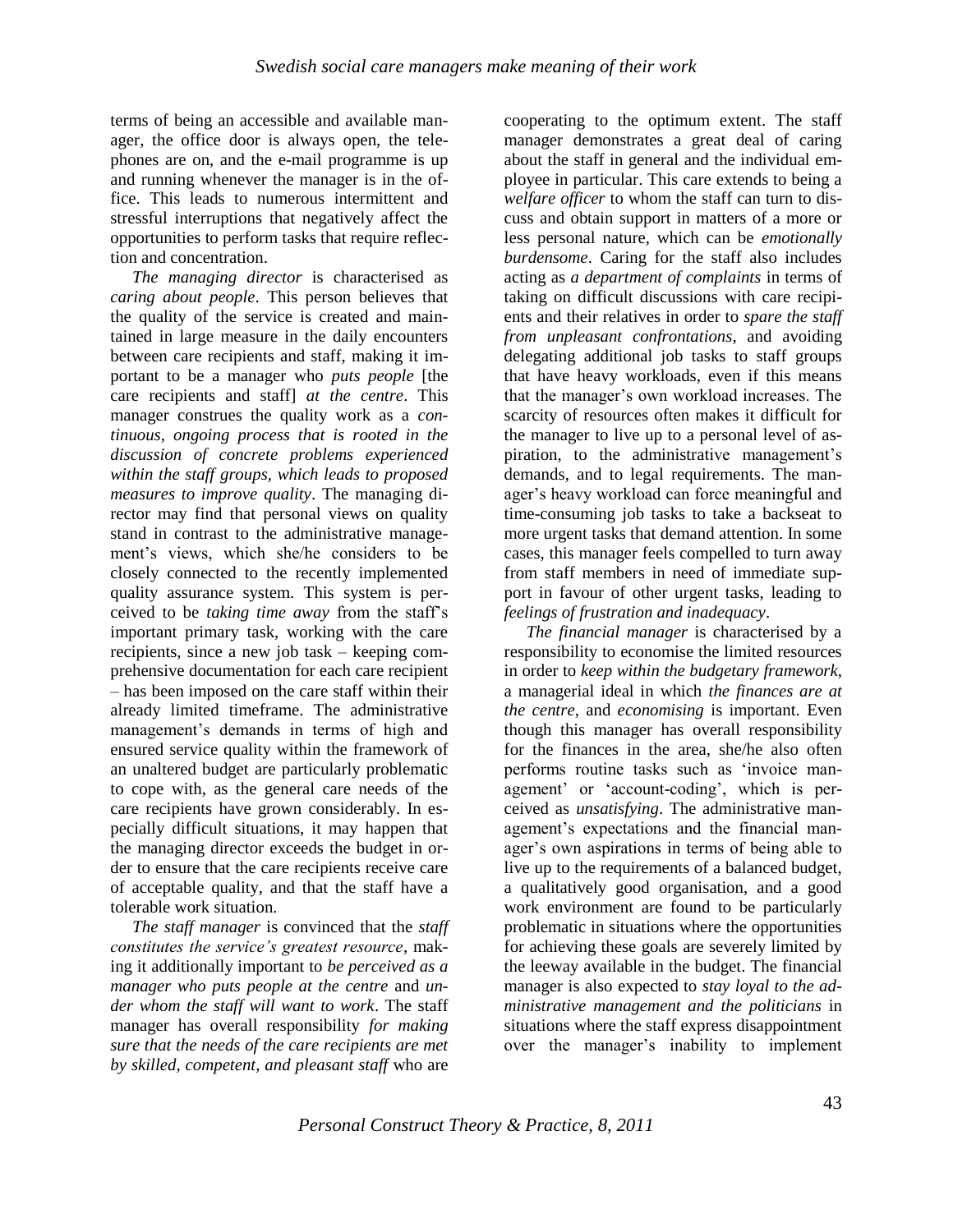planned improvement measures because of a lack of financial resources.

*The colleague* is characterised as a staff member who is subordinate to the area manager and who is included, along with managerial colleagues, in the management group, which is led by the area manager. The colleague/manager is expected to "cooperate actively" in both the management group and the development and advisory groups initiated thereby. These groups sometimes make decisions about joint strategies and measures, which result in new job tasks for the manager or staff. The *colleague* most often construes the management group as *a supportive environment*, in which to get to address important issues. However the full agenda leaves little or no room for spontaneous deliberations. The informal collegial contacts are considered *extremely valuable*. Colleagues help to *see new solutions* and *offer challenges that counteract the tendency toward blindness to defects in the manager"s own work*. The colleagues are also *a source of major support in particularly difficult situations*. However, during periods when the position"s workload is particularly heavy, difficulties in living up to personal and collegial expectations can lead to *stress and feelings of inadequacy*.

## **Role problems**

A number of indications of role problems are present in the managers' statements. Role overload in the form of experiences where the demands and expectations of the managerial role exceed the managers' ability to perform that role and to live up to their own aspirations and doing a good job occur frequently. Various types of role conflicts are also common occurrences. For example, when the senior administration express lofty expectations that managers should devote themselves to enterprise-level issues without giving them the previously promised relief from their routine tasks; when managers attempt to balance the staff"s expectations of having a present and available manager against the management's and colleagues' expectations in terms of participation in activities outside of the actual

workplace; when the expectations on the part of staff, care recipients and the public related to the previous managerial position are perceived as running counter to the administrative management's intentions with the new position; when the demands requiring managers to deal with a volume of time-consuming routine tasks come into conflict with the demands for high-level managerial work; when the demands and needs of the organisation and staff cannot be balanced against the financial restrictions and the requirement to stay within the budget. Personal role conflicts, in which the managers' personal values are in conflict with perceived role expectations, occur when the administration"s perceptions of quality of the services are found to be in conflict with the managers' personal and professional values. This is especially evident in situations where the managers find that the care recipients" quality of life and the staff"s work environment are seriously threatened.

The managers' perceived options to handle these difficulties vary considerably. Managers with more extensive experience emphasise the importance of developing a personal approach to the demands and expectations, while those with less experience more often express a desire for clear guidelines and direct supportive measures. Organised managerial support was considered desirable for all managers, and essential for newly hired ones, particularly during periods when major organisational changes were being made, but also when handling emotionally burdensome situations.

## **DISCUSSION: MAKING SENSE OF MU-NICIPAL CARE MANAGEMENT**

The Leadership Project was intended to contribute to new academic knowledge about what it means to be a municipal care manager, as viewed from the managers" perspective, in a process which would support the participating managers and sustain the development of praxis.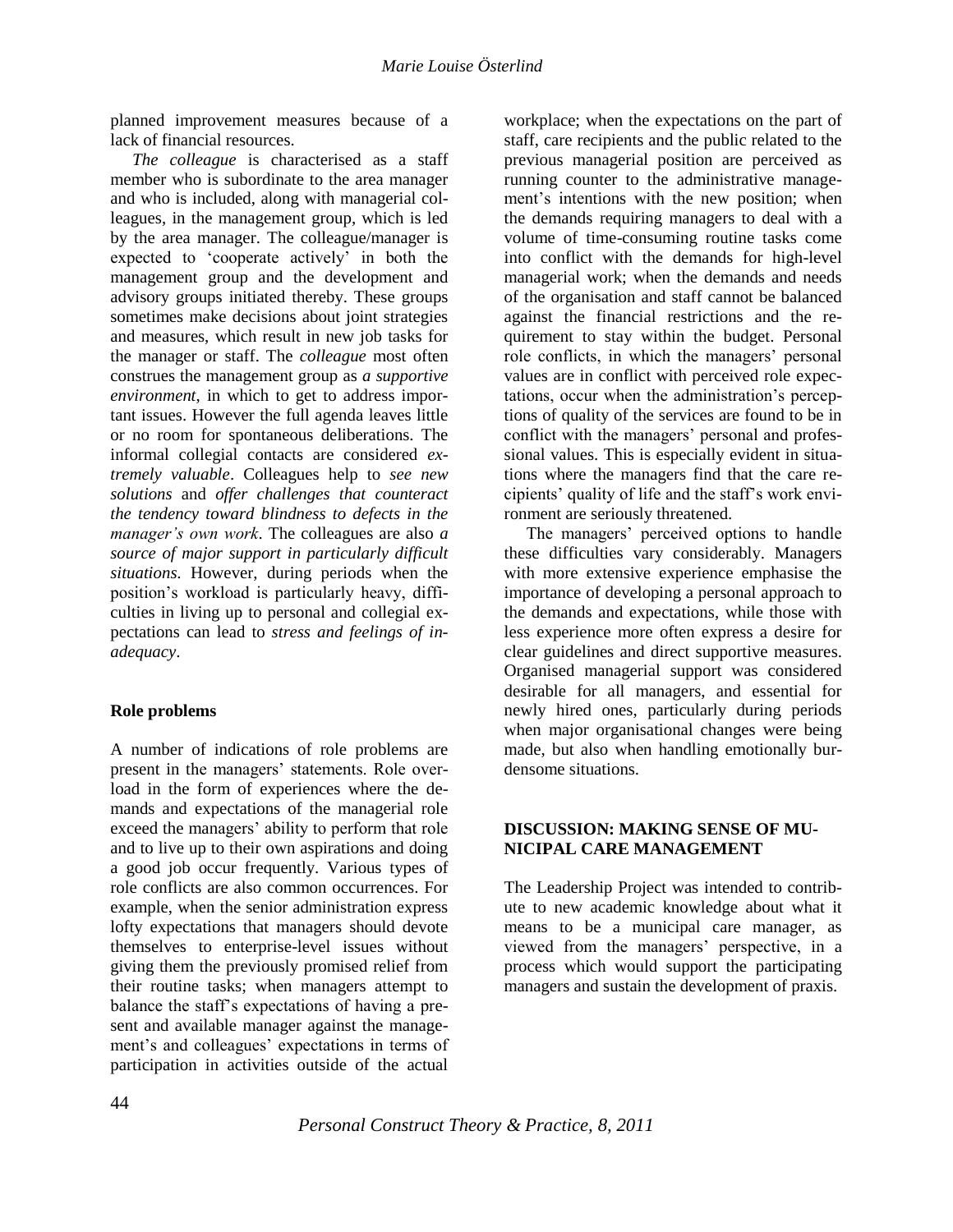## **The complexity of municipal care management**

The managers had a large and varied work content and a heavy work burden. These results are largely consistent with earlier research (Wolmesjö, 2005) and work environment studies (Swedish Work Environment Authority, 2005), that show that the expectations in terms of what municipal care managers are supposed to achieve within the confines of their relatively limited resources are often very lofty. Managers are given quantitatively and qualitatively heavier workloads even as they are also expected to take on new tasks without the addition of new resources. Drawing on Weick (1995) the great heterogeneity of issues that many first-line managers have to deal with in their daily work life, is caused by the equivocal inputs to the organisation and which the managers are required to absorb in order for the organisation's system to function. This could prove to be an explanation as to why the managers to such a great extent felt governed by their tasks.

The vague action frame of reference was problematic to managers who were insecure in their managerial role and therefore needed guidance and support, while it offered considerable freedom for managers who were confident in their role. This is consistent with results from Österlind, Denicolo & Johansson (2007).

Many of the managers' reactions to the recent organisation overhaul were related to Kelly"s (1955) construct of transition, such as anxiety, fear, and threat arising from role conflict, ambiguity, and overload; guilt at failing to deliver on the expectations of the role set; and aggression in coming to grips with the demands of their role. This could shed light on the managers' struggles, both with ongoing organisational change, and with the personal transition of adding the management role to their professional background in social care or nursing. Anxiety can be reduced by group learning processes (Schein, 1990), such as the ones performed in the second part of the project (Österlind, submitted).

#### *The many faces of social care management*

The complexity of the participating managers' professional role was portrayed by six managerial *faces*. In accordance with Minzberg's managerial roles (1971), these *faces* may be said to constitute a gestalt, an integrated whole, which reflects the participating managers' constructions of their managerial position, and of the obligations, demands, and expectations entailed thereby. This gestalt illustrates the *crosspressures* (Hjort & Aili, 2010) among differing demands and expectations in which managers and staff in public human service organisations often find themselves. It is also comparable to Alvesson & Sveningsson"s (2003) description of private sector managers *caught between two forces*, where practical limitations, administrative requirements, and *micro-management* prevent them from devoting themselves to the visionary leadership that is often seen as desirable.

Schein (1985/1992) construes a role as a set of expectations by stakeholders that gives rise to tasks. The stakeholders" (in this case senior managers, politicians, staff, colleagues, clients, relatives, and the public) often divergent expectations give rise to role conflict, ambiguity, stress, and overload. It is possible that another repertory grid procedure, with stakeholders as elements, could yield insights that could empower the managers to negotiate more effective relations with members of their role set, especially if this process allows for a collegial comparison of the grids, as suggested by Denicolo (1996).

## *Risk of occupational illness but also opportunities for a regenerative job*

The results indicate that the managers were in a situation where the risk of occupational illness was significant, since vague job boundaries and recurrent changes often result in the individual experiencing uncertainty as to the demands being made, and as to whether the work being done is good enough (Allvin et al., 2006). Heavy demands combined with low perceived autonomy and a lack of support (Karasek & Theorell,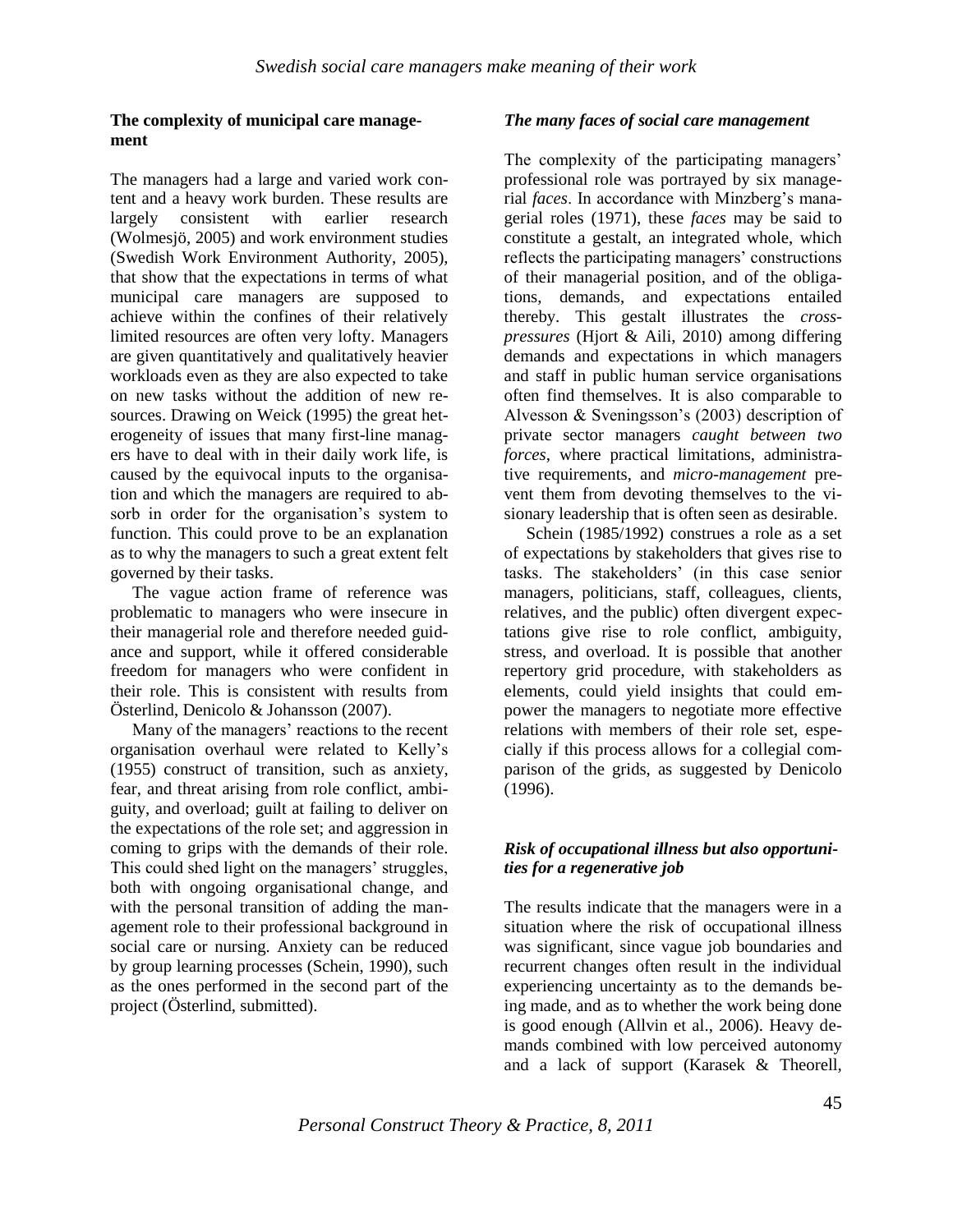1990), along with role ambiguity and role conflict can have negative effects on managers' performance (Burkert, Fischer & Schäffer) and health and well-being (Christensen & Knardahl, 2010).

The results also point out an existing potential to develop better working conditions and, in the best case, a regenerative job, i.e., one that is capable of re-creating people"s resources (Ericsson, 2010). The *challenging* and *demanding* but also *stimulating* and *interesting, varied and creative* job tasks that the managers in the present study construed as *compatible with the position of manager* exhibit strong similarities with what Aronsson, Bejerot & Härenstam (1999) have identified as being significant for collegeeducated individuals" perceptions of their jobs as healthy. However, given the managers' complex work situation and role, this presupposes that the managers are offered relief from time consuming routine task and appropriate managerial support.

# **Applicability of the methods and quality and relevance of the results**

The repertory grid interviews yielded an unexpected number of elements [tasks] for each manager, which provided valuable information of the managers' work situation to researcher and participants. However, the listings and comparisons of tasks were time-consuming and therefore reduced the time available for a further exploration of the meanings that the managers gave to their work at superordinate level, such as laddering. Performing a second interview, with predetermined elements [tasks] generated from the initial interview and negotiated among the managers, as one of the managers put forward during the group session, would free up more time for elaborations over the deeper meanings of these tasks. It would also facilitate the appraisal of commonality between the managers' constructs.

Empirical material and results from repertory grid interviews have been discussed by Bell (2005) and Österlind & Denicolo (2006) among others. The richness of information derived from the transcriptions of the interviews performed in this study confirms both the potential of the repertory grid process as a catalyst in conversations between researcher and participant (Pope & Denicolo, 2003) and the potential which, according to Cassell et al. (2000) and others, is inherent in qualitative analyses of transcripts from repertory grid interviews.

The phenomenological analysis of the transcripts in this project provided a multifaceted picture of the managers' work situation, in which the complexity of their positions and roles stood out more clearly. The analytical tools [*faces* and *roles*] inspired by the managers' constructs allowed for a manageable assessment of commonality of construing which gave a deepened understanding of what it means to be a manager. The exhaustive descriptions of the results, interspersed with quotes, provided an insightful example of what it can mean to be a manager in this specific context, in keeping with what has been advanced by Alvesson & Willmott (1996) and Alvesson & Sköldberg (2000).

The feedback of the individual grids at the end of each interview provided an initial validation of the results at the individual level. The group sessions provided an opportunity to identify and discuss the interview results, as well as the process per se, and thereby allowed for a validation of the managers' professional construct systems and likelihood of construct similarity within the managerial group, as suggested by Denicolo & Pope (2001). The carefully described analysis process helped to facilitate assessments of the reliability of the results in keeping with what has been advanced by King  $(2000).$ 

# **Contributions to personal and local development**

Managers' insights regarding their own work are of major importance in terms of performance and efficiency (Minzberg, 1971) and their personal health (Ericsson, 2010). The managers' assessments show that both the repertory grid interviews and the group reflection, originally intended for feedback purposes, provided rare and valued opportunity for individual and collegial reflection. From a constructivist orientation,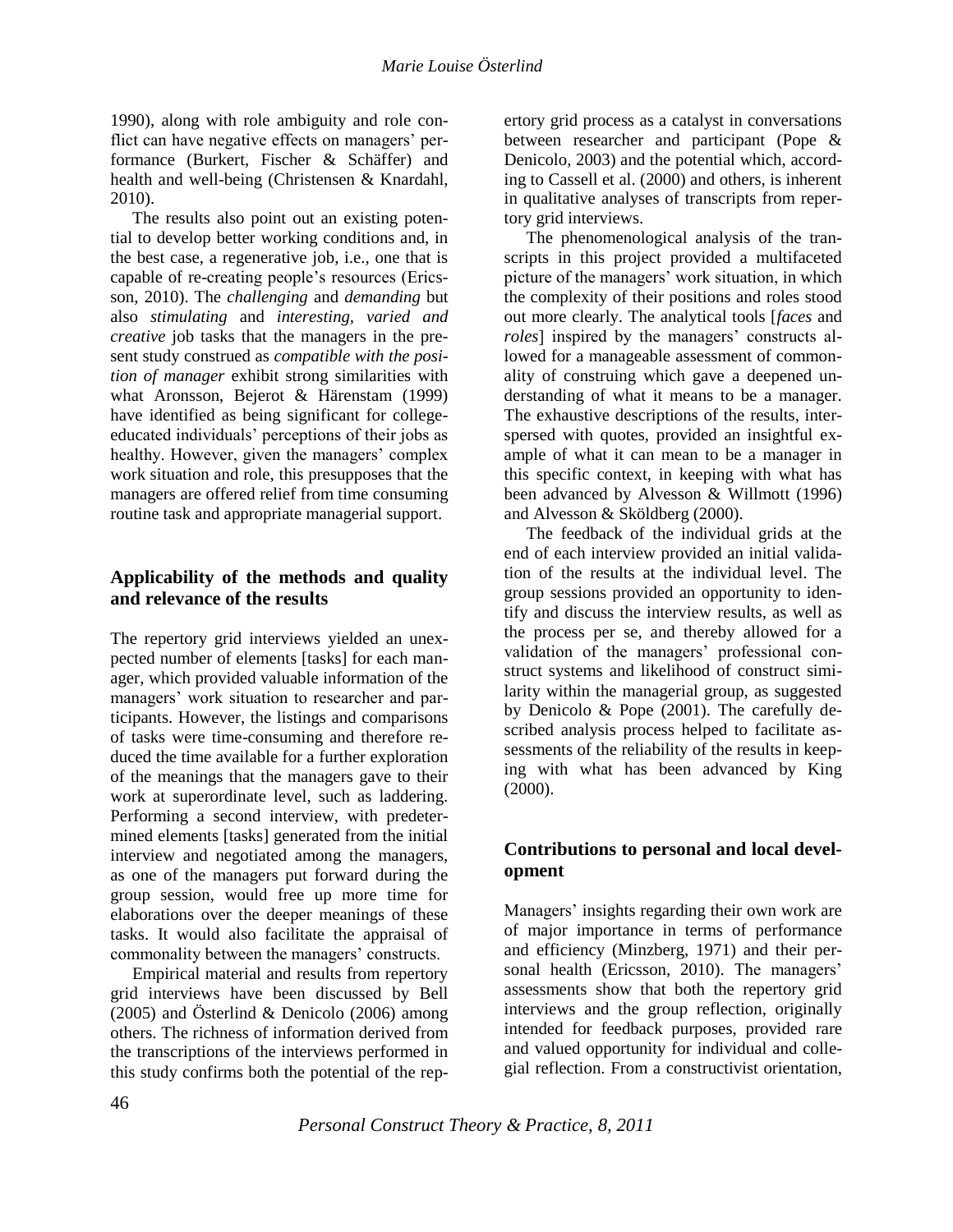this could be of importance to the managers as, according to Kelly "a person's construction system varies as he successively construes the replications of events" (Kelly, 1955, p. 50). In order to be able to interact effectively, group members, such as colleagues in a managerial group, need both commonality – that is, to share common ideals – and sociality – that is, to be able to construe issues from the perspective of the views generated by other group members. The group session supported the collegial validation of the managers" personal and professional construct systems, thereby providing a greater potential for and likelihood of a closer relationship between the managers and a closer construct similarity within their managerial group, as suggested by Denicolo and Pope (2001).

The thorough descriptions of the process can serve to inspire researchers and managers who wish to initiate similar projects.

## **CONCLUSIONS**

This study contributes to our knowledge of how the intrinsic problems of welfare organisations, described in classic works by Lipsky (1980), Hasenfeld (1983), and Schön (1983), and more recently by Hjort & Aili (2010), are manifested in a Swedish municipal care organisation, seen from the participating first-line managers' perspectives.

The results indicate that managers in such organisations need to construe and re-construe their views on their managerial role and tasks in order to balance the contrasting demands on the role, thereby accomplishing a personal equilibrium. The managers" meaning-making processes can be supported by the use of constructivist techniques (Butt, 2008), such as the ones used in this project.

The unexpected transition of the group session, from a feedback session intended to conclude the interview process into a collegial exploration of the managerial role, demonstrates that openness to the unforeseen and a readiness to leave the process to the participants can add value to the results and to the process. In the Leadership Project this openness provided a gateway to a collegial meaning-making processes in which the managers fulfilled their mutual wish to *look further into* and *think outside the box* [the managerial role] (Österlind, submitted). Such processes are found particularly valuable by first-line managers in welfare organisations during times of transition and uncertainty (Ericsson, 2010).

## **REFERENCES**

- Alvesson, M. & Sköldberg, K. (2000). *Reflexive methodology: new vistas for qualitative research*. London: SAGE.
- Alvesson, M. & Sveningsson, S. (2003). Good visions, bad micro-management and ugly ambiguity: contradictions of (non-) leadership in a knowledge-intensive organization. *Organization Studies, 24,* 961-988.
- Alvesson, M. & Willmott, H. (1996). *Making sense of management: a critical introduction*. London: SAGE.
- Allvin, M., Aronsson, G., Hagström, T., Johansson, G. & Lundberg, U. (2006). *Gränslöst arbete: socialpsykologiska perspektiv på det nya arbetslivet*. Malmö: Liber.
- Aronsson, G., Bejerot, E. & Härenstam, A. (1999). Healthy work: Ideal and reality among public and private employed academics in Sweden. *Public personnel management, 28,* 197-215.
- Bell, R. (2005). The repertory grid technique. In F. Fransella (Ed.), *The essential practitioner"s handbook of personal construct psychology* (pp. 67- 75). Chichester, UK: John Wiley & Sons.
- Burkert, M., Fischer, F. M. & Schäffer, U. (2011). Application of the controllability principle and managerial performance: The role of role perceptions. *Management Accounting Research, 22,* 143- 159.
- Butt, T. (2008). *George Kelly and the psychology of personal constructs.* New York: Palgrave Macmillan.
- Cassell, C., Close, P., Duberly, J. & Johnson, P. (2000). Surfacing embedded assumptions: Using repertory grid methodology to facilitate organizational change. *European Journal of Work and Organizational Psychology, 9,* 561-573.
- Christensen, J. O. & Knardahl, S. (2010). Work and neck pain: A prospective study of psychological, social, and mechanical risk factors. *Pain*, *151*, 162-73.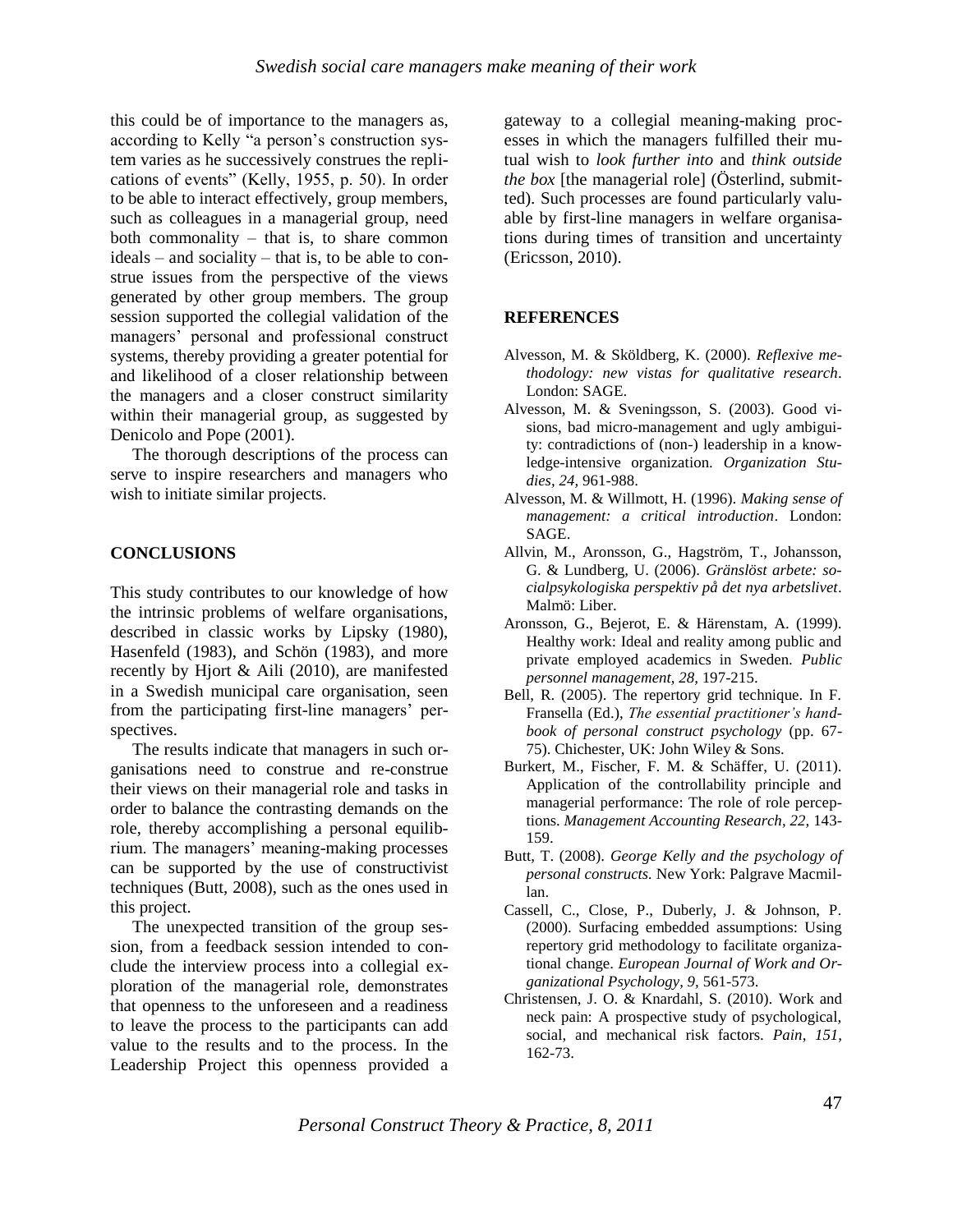- Denicolo, P.M. (1996). Explorations of constructivist approaches in construing professional education. Staff development for changing contexts. In D. Kalekin-Fishman & B. Walker. *The construction of group realities. Culture, society and personal construct theory* (pp. 267-282). Malabar: Krieger Publishing.
- Denicolo, P.M. & Pope, M.L. (2001). *Transformative professional practice: Personal construct approaches to education and research.* London: Whurr Publishers.
- Ericsson, U. (2010). *Om organiseringen av det regenerativa arbetet. Samtal om roll, process och interaktivt meningsskapande.* Dissertation. Stockholm: Kungliga Tekniska Högskolan.
- Fransella, F. (2005). Some skills and tools for personal construct users. In F. Fransella (Ed.), *The essential practitioner"s handbook of personal construct psychology* (pp. 41-56). Chichester: John Wiley & Sons, Ltd.
- Gadamer, H. (1997). *Sanning och metod: i urval*. Göteborg: Daidalos.
- Giorgi, A. (2009). *The descriptive phenomenological method in psychology. A modified Husserlian approach.* Pittsburgh: Duquesne University Press.
- Hasenfeld, Y. (1983). *Human service organizations.*  Englewood Cliffs, N.J.: Prentice-Hall.
- Heron, J. & Reason, P. (2001). The practice of cooperative inquiry: Research 'with' rather than 'on' people. In P. Reason & H. Bradbury (Eds.). *Handbook of action research: Participative inquiry and practice* (pp. 179-188)*.* London: SAGE.
- Hjort, K. & Aili, C. (2010). Prioriteringskompetens: konkurrerande välfärdsprinciper och nya krav på lärarprofessionen. I G. Brante & K. Hjort. *Dilemman i skolan: aktuella utmaningar och professionella omställningar* (pp. 8-24)*.* Kristianstad: Kristianstad University Press.
- Karasek, R. & Theorell, T. (1990). *Healthy work: Stress, productivity, and the reconstruction of working life*. New York, N.Y.: Basic Books.
- Kelly, G.A. (1955). *The psychology of personal constructs. Volume one: A theory of personality.* New York: Norton.
- King, N. (2000). Commentary Making ourselves heard: The challenges facing advocates of qualitative research in work and organizational psychology. *European Journal of Work and Organizational Psychology, 9,* 589-596*.*
- Langdridge, D. (2007). *Phenomenological psychology. Theory, research and method.* Harlow: Pearson Education.
- Lipsky, M. (1980). *Street-level bureaucracy: dilemmas of the individual in public services*. New York: Russell Sage Foundation.
- Mintzberg. H. (1971). Managerial work: Analysis from observation. *Management Science, 18*, 97- 110.
- Österlind, M.-L. (2011). *Is it possible to be a caring and efficient manager? Problems, dilemmas and paradoxes handled by Swedish social care managers.* Manuscript submitted for publication.
- Österlind, M.-L, & Denicolo, P.M. (2006). Extending the catalytic and transformative potential of grids using a congruent technique. *Personal Construct Theory & Practice, 3,* 38-50.
- Österlind, M.-L., Denicolo, P. & Johansson, C. R. (2007). Head teachers caught in the middle or on top of things. In: C. Aili, L-E. Nilsson, L.G. Svensson & P. M. Denicolo. *In tension between organization and profession. Professionals in Nordic public service* (pp. 133-153)*.* Lund: Academic Press.
- Petersson, H. (2006). Första linjens chefer och arbetsmiljön i offentligt tjänstearbete. I: H. Petersson, V. Leppänen, S. Jönsson & J. Tranquist (red). *Villkor i arbete med människor – en antologi om human servicearbete* (pp.161-176)*.* Stockholm: Arbetslivsinstitutet.
- Pope, M.L. & Denicolo, P.M. (2003). Images of teaching: Reflections from student teachers, experienced teachers and teacher educators. In: G. Chiari G. & M.L. Nuzzo (Eds), *Psychological Constructivism and the Social World* (pp. 123- 131). Milano: Franco Angeli.
- Ragneklint, R. (2002). *"Man kan bli bättre om man vet vad bättre är!" En studie av effektivitetsbegreppet som samhällelig grundbult.* Dissertation. Lund: Lund University.
- Schein, E.H. (1985/1992). *Organizational Culture and Leadership.* San Francisco: Jossey-Bass.
- Schön, D.A. (1983). *The reflective practitioner: how professionals think in action.* Aldershot: Arena.
- Smith, J. (1995). Repertory grids: An interactive, case-study perspective. In J. Smith, R. Harré & L. Van Langenhove, *Rethinking methods in psychology* (pp. 162-177)*.* London: Sage Publications.
- Swedish Work Environment Authority. (2006). *Rapport 2006:12, Riskfyllda psykosociala arbetsförhållanden för omsorgschefer. Resultat från Arbetsmiljöverkets tillsyn i 74 kommuner 2005.* Retrieved from [http://www.av.se/dokument/publikationer/rapport](http://www.av.se/dokument/publikationer/rapporter/RAP2006_12.pdf)

[er/RAP2006\\_12.pdf.](http://www.av.se/dokument/publikationer/rapporter/RAP2006_12.pdf)

Szebeheley, M. (2000). Äldreomsorg i förändring – knappare resurser och nya organisationsformer. I:

*Personal Construct Theory & Practice, 8, 2011*